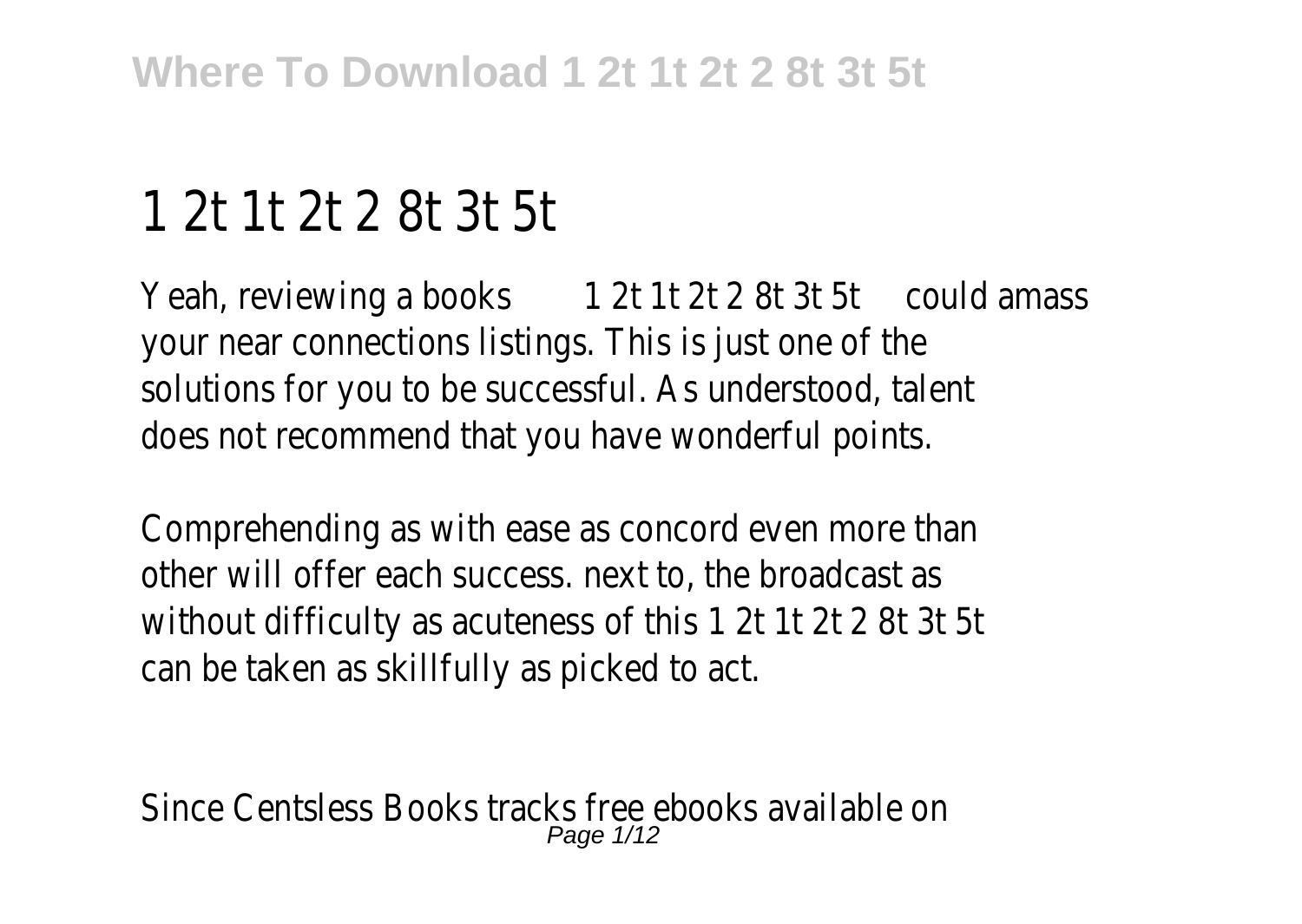Amazon, there may be times when there is nothing listed. If that happens, try again in a few days.

trigonometry - Prove that  $\sin x = 2t/(1+t^2)$  \$ and  $\csc$ 

§ 1.469-2T Passive activity loss (temporary). (a) Scope of this section. ... In 1987, T drills a well, and C's distributive share of T's losses from drilling the well is treated under § 1.469-1T(e)(4) as not from a passive activity. In the course of selecting the drilling site and drilling the well, T develops information indicating a ...

 $f'(t) = f(t)^2 + 1$  - Wolfram|Alpha Page 2/12

...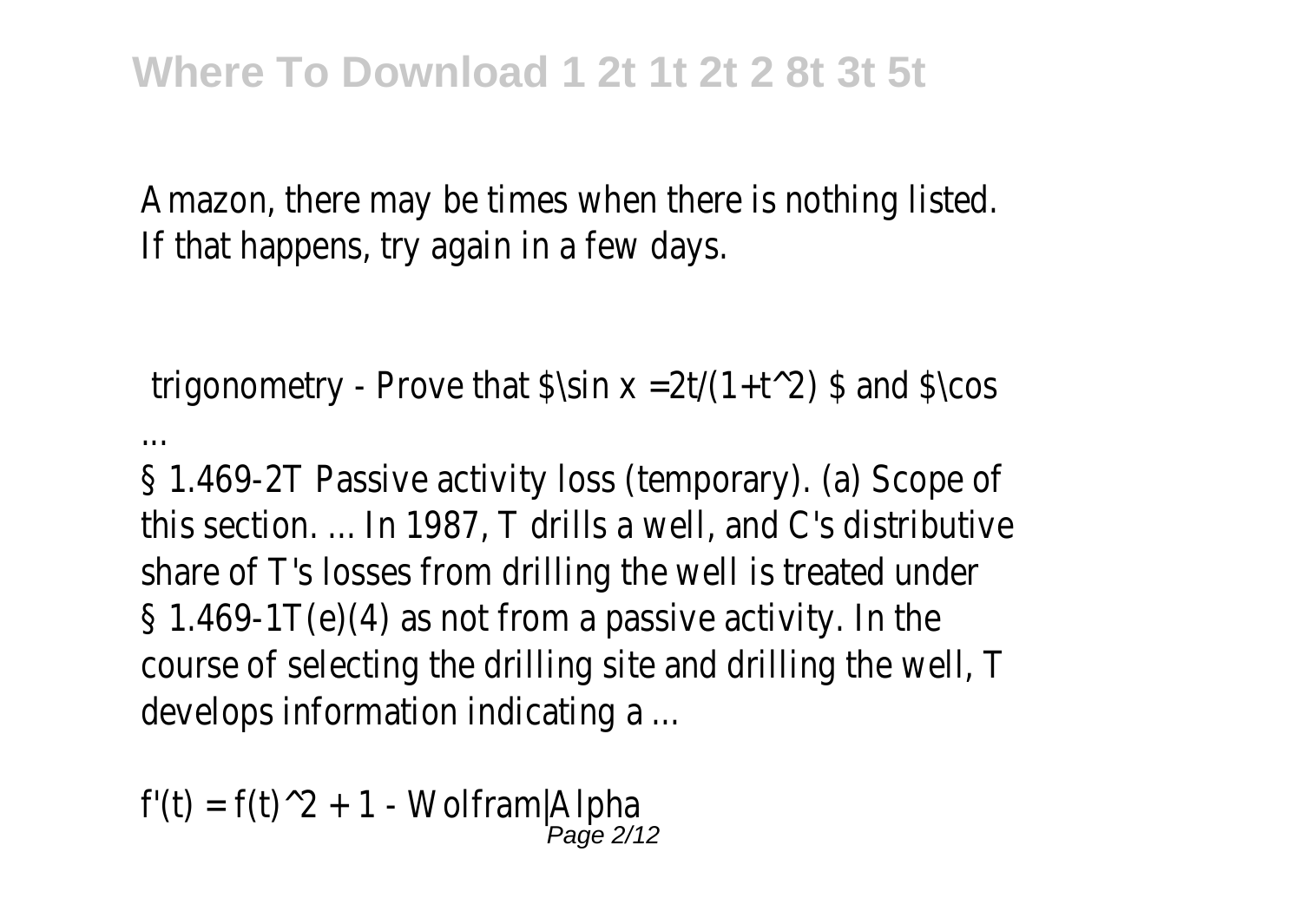$f(t)=t/(1+t^2)$  < t square Find the velocity at time t what is the velocity after 3s? when is the particle at rest? when is the particle moving in the positive direction? find the total distance traveled during the first 8s draw the diagram illustrate the motion of the particle find the acceleration at time t and after 3s. there is no answer in textbook solution need it urge thanks

Amazon.com : Add-on Camera Unit for LBtech Video Baby ...

#1 So been out of the loop on memory overclocking but back from the DDR1 days, memory that ran at a lower frequency but with a command rate of 1T was either on par or faster than ram that ran at a higher frequency but<br>Page 3/12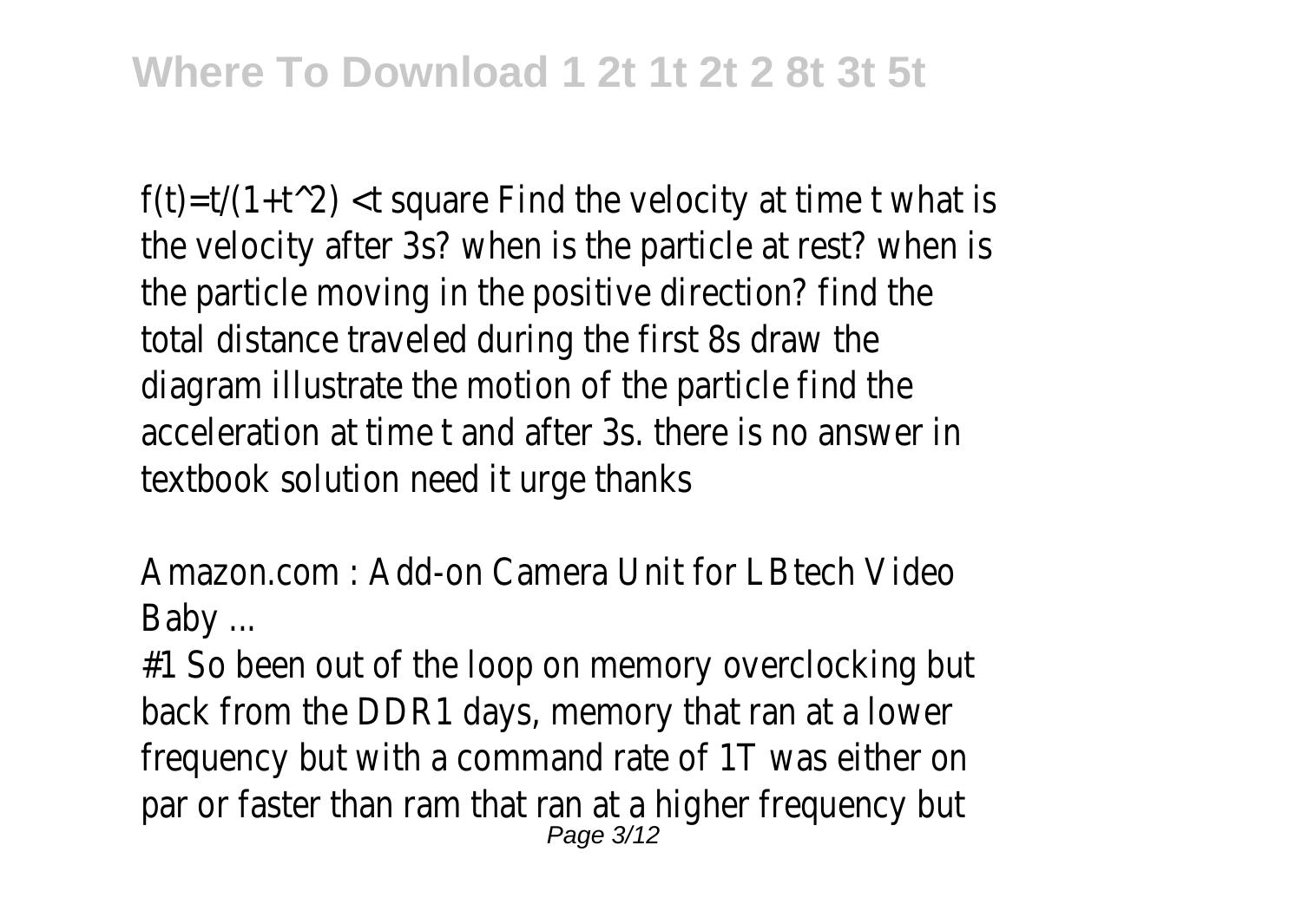## **Where To Download 1 2t 1t 2t 2 8t 3t 5t**

with a command rate of 2T.

26 CFR § 1.469-2T - Passive activity loss (temporary ... Add-on camera for LBtech Video Baby Monitor LB55953-1T and LB55953-2T, up to 4 cameras. Digital camera Key Features: Two-Way Talk-Back Communication 2x Digital Zoom Room Temperature Display,High / Low Temperature Alarm Multi-Camera Expandability – Up To 4 Cameras The camera and receiver use 2.4GHz for signal transmission.Secure

What is  $(2t-1)^2$ ? - Quora what is the integral of  $2t/1-t^2$  ? Solve the following differential equation with the given initial condition: Page 4/12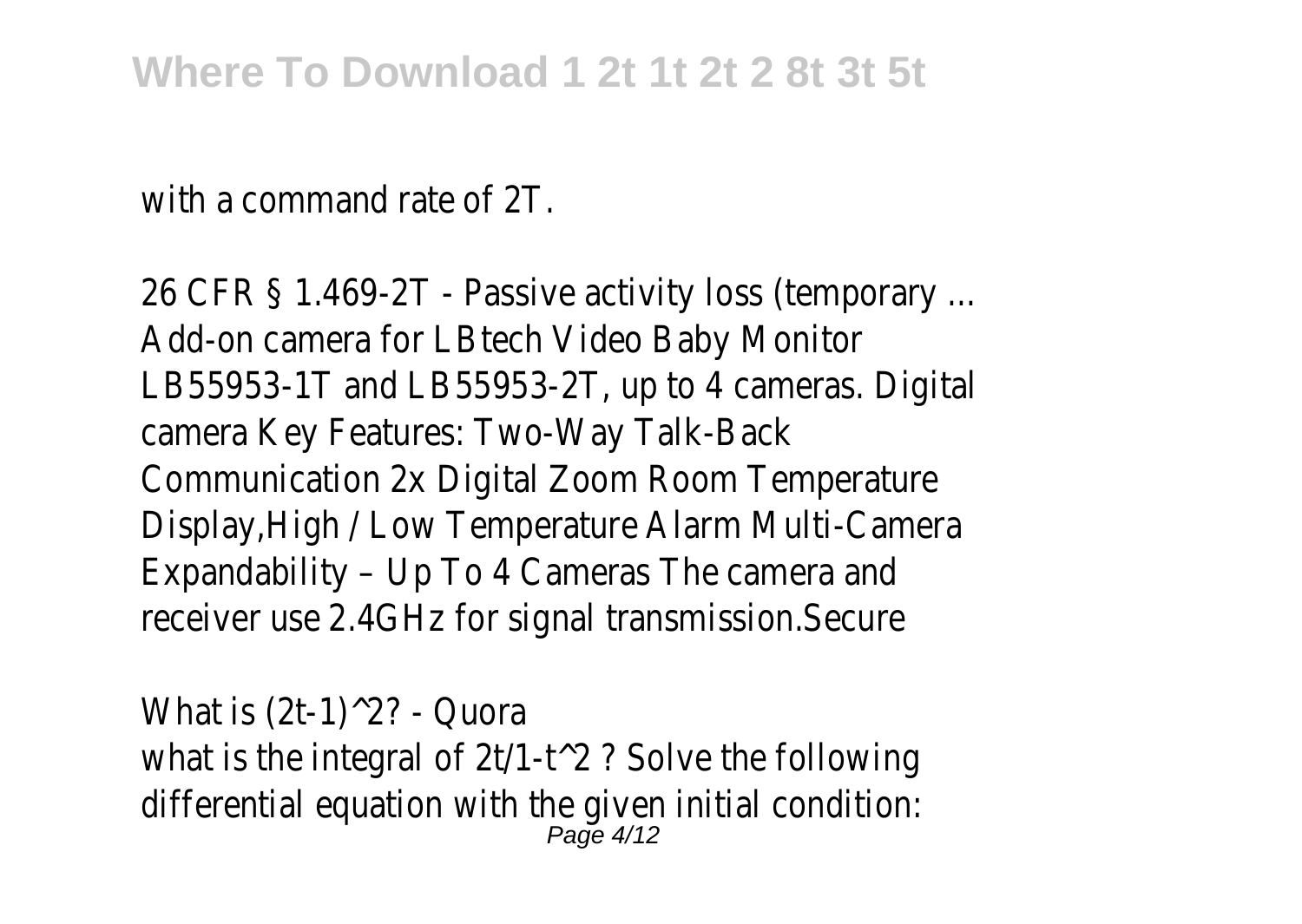## **Where To Download 1 2t 1t 2t 2 8t 3t 5t**

```
(1-t^2) dy/dt = 2t, y=0 when t=0, for -1 < t < 1.
```
f(t)=t/(1+t^2) <t square? | Yahoo Answers Related Answers How do you solve this sequence/series problem? volume of a cube please help me asap A rectangles length is 2 yards less than 4 times of it's width, if the rectangles perimeter must be between 46 and 76 yards what is the range of it's width? Related Blogs

Solved: F(t)={ T, 0 ? T ?1 T-1, 1 ? T ? 2 T-2, 2 ? T ? 3 0 ... hello there,im having trouble with this question.. find int t/1+t^2 dt my answer is 1/2 ln t  $(1+t^2)$ +c but the answer that i have copy is 1/2 ln  $(1+t^2)$ +c maybe i have copy it<br>Page 5/12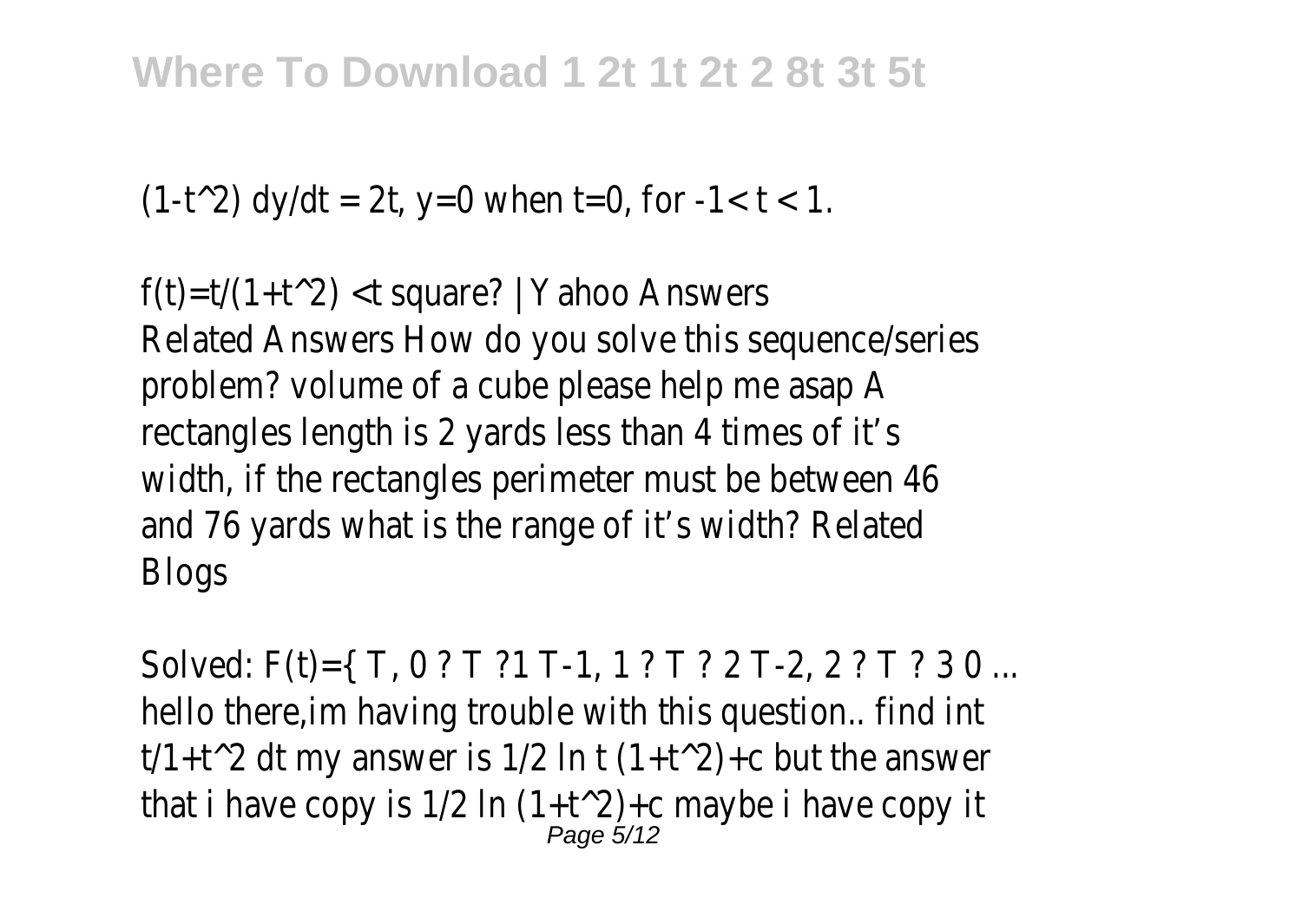wrongly, can someone tell me which one is right? thx.. :smile:

Equation Calculator & Solver | Wyzant Resources Free math problem solver answers your algebra, geometry, trigonometry, calculus, and statistics homework questions with step-by-step explanations, just like a math tutor.

Popular items for size 1t 2t 1 2 - Etsy Shop for the 2 Carpet Pro CPU12-B2 Vacuum Belts for CPU-2, 2T, 1 and 1T Upright Vacuums at the Amazon Home & Kitchen Store. Find products from Carpet Pro with the lowest prices.

Page 6/12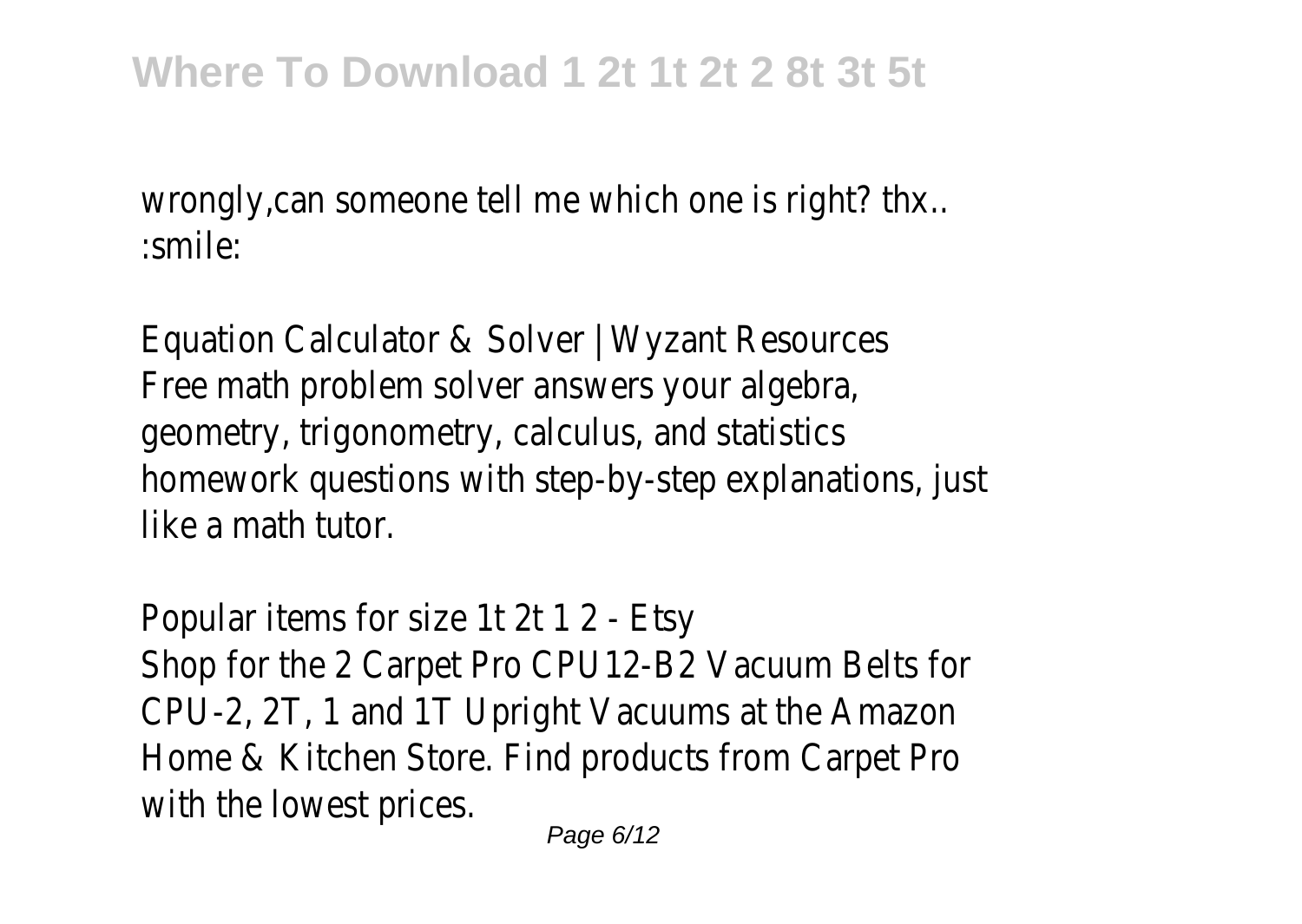t=2-2[2t-3(1-t)] - solution - Get Easy Solution Step-3 : Rewrite the polynomial splitting the middle term using the two factors found in step 2 above, -4 and 1 2t 2  $-4t + 1t - 2$  Step-4 : Add up the first 2 terms, pulling out like factors :  $2t \cdot (t-2)$ 

26 CFR § 1.25-2T - Amount of credit (Temporary). | CFR ... Beginning of a dialog window, including tabbed navigation to register an account or sign in to an existing account. Both registration and sign in support using google and facebook

How do you find the limit of  $1/t - 1/(t^2+t)$  as ... - Socratic Page 7/12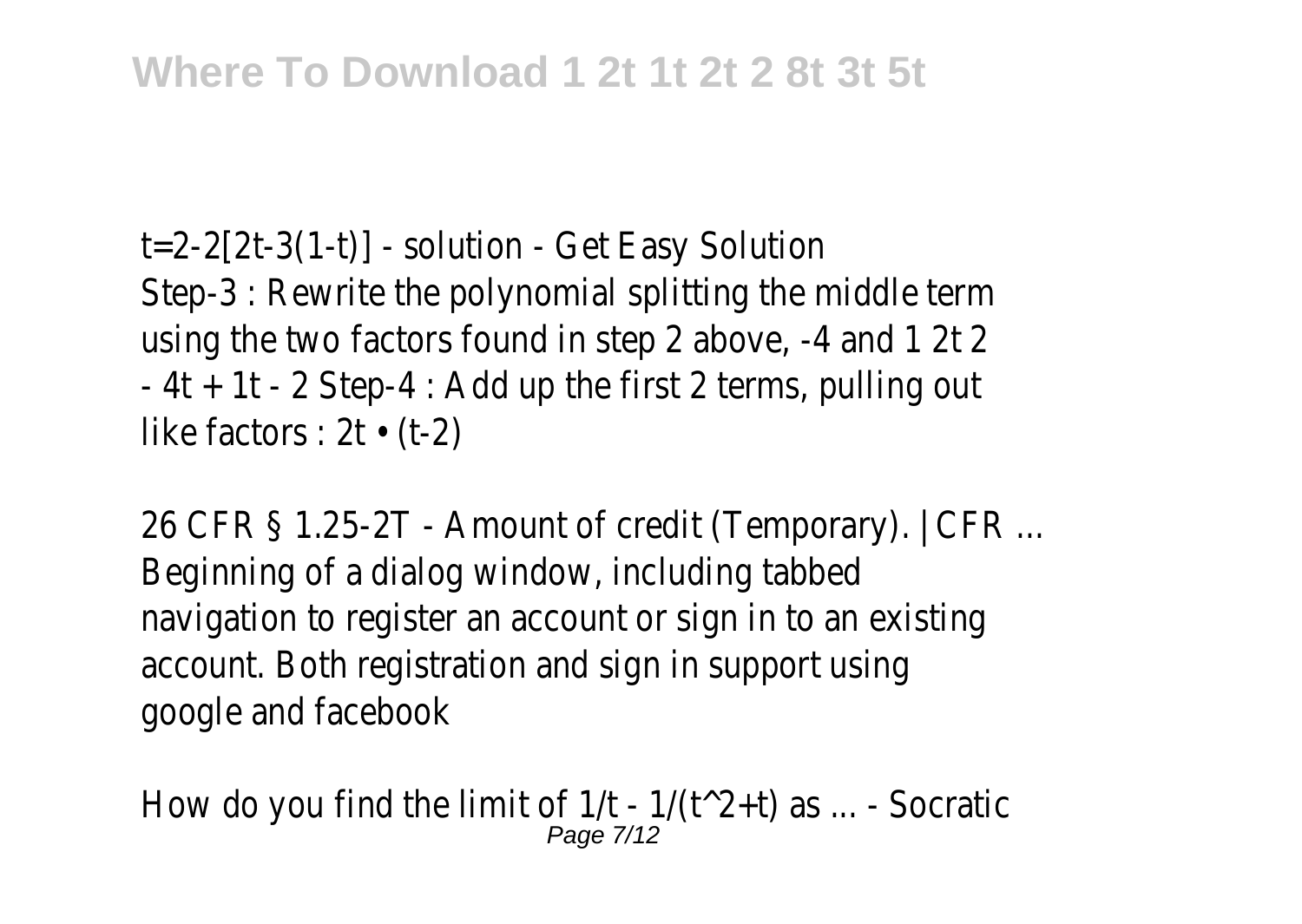Amor Mio 2T capitulo 1 parte 2/2 - Duration: 10:50. Videos Novelas 24,553 views. 10:50. ... Amor Mio 1T capitulo 67 parte 1/2 - Duration: 12:33. Videos Novelas 38,598 views.

what is the integral of 2t/1-t<sup>o</sup> 2? | Wyzant Ask An Expert Simple and best practice solution for t=2-2[2t-3(1-t)] equation. Check how easy it is, and learn it for the future. Our solution is simple, and easy to understand, so don`t hesitate to use it as a solution of your homework.

Solve 2t^2-3t-2=0 Tiger Algebra Solver Compute answers using Wolfram's breakthrough technology & knowledgebase, relied on by millions of students & professionals. For math, science, nutrition, Page 8/12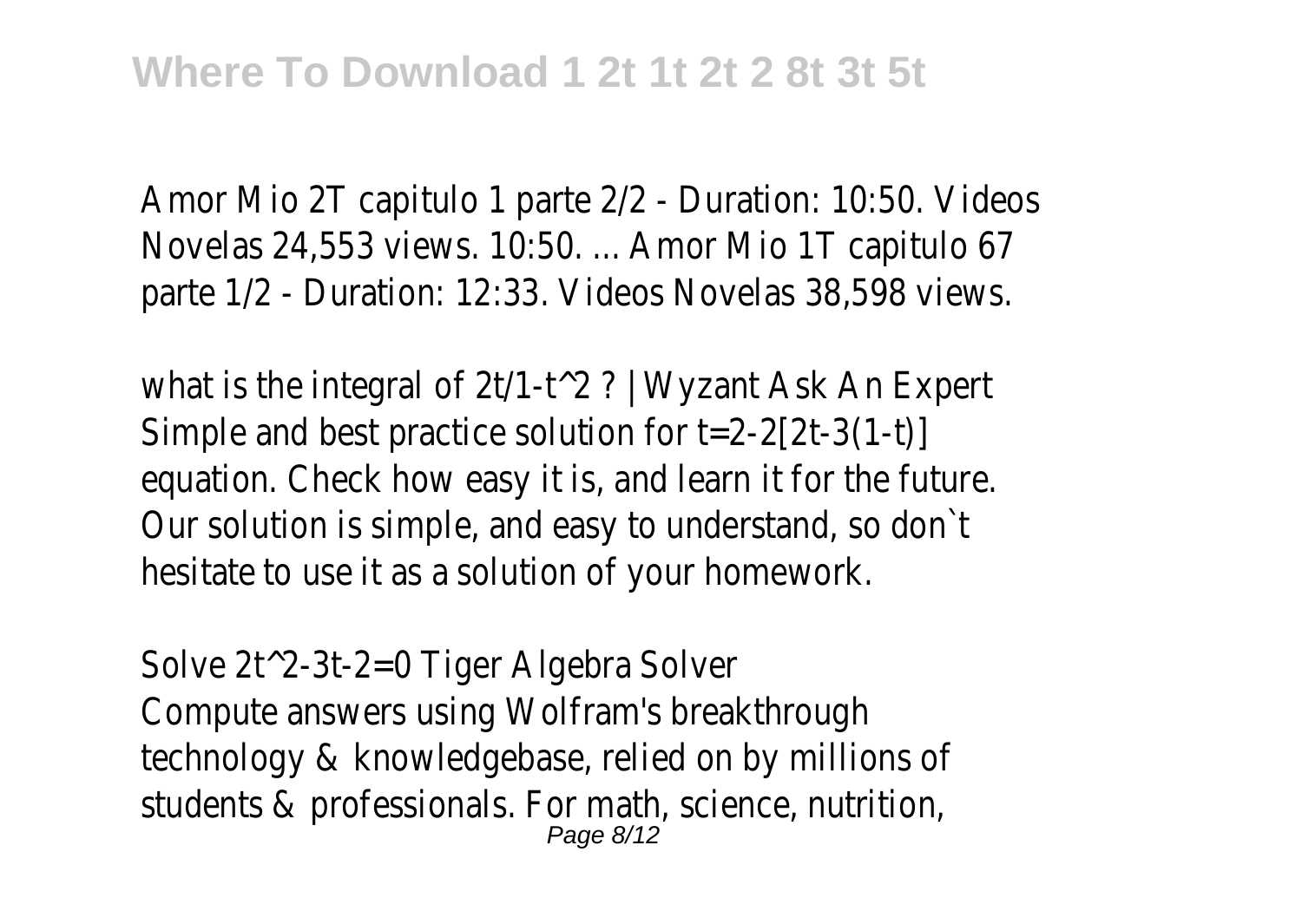## **Where To Download 1 2t 1t 2t 2 8t 3t 5t**

history ...

Find the Derivative  $h(t)=(t+1)^{(2/3)}(2t^2-1)^3$  | Mathway closed as off-topic by Crostul, Zain Patel, lab bhattacharjee, user99914, TravisJ Jul 20 '15 at 13:08. This question appears to be off-topic. The users who voted to close gave this specific reason: "This question is missing context or other details: Please improve the question by providing additional context, which ideally includes your thoughts on the problem and any attempts you have made to ...

Integral of  $t/1+t^2$  | Physics Forums How do you find the limit of  $\#1/t - 1/(t^2+t) \#$  as t Page 9/12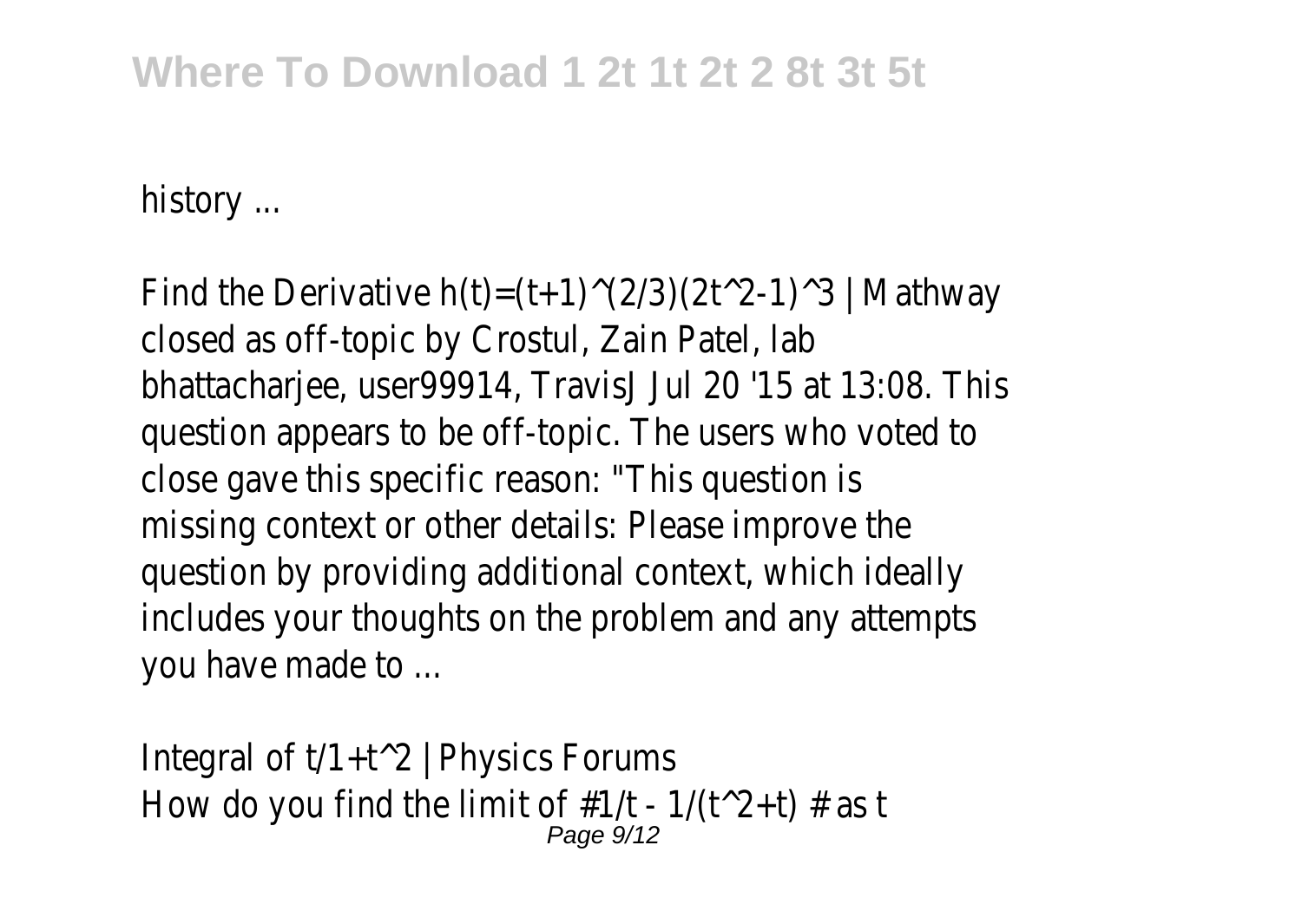approaches 0? Calculus Limits Determining Limits Algebraically. 1 Answer

2 Carpet Pro CPU12-B2 Vacuum Belts for CPU-2, 2T, 1 and  $1T$  ... Let's write that out:  $(2t-1)$ <sup> $\star$ </sup> $(2t-1)$  Now, we can apply the rule that  $(a+b)^*c = ab+ac$ : 2t(2t-1)-1(2t-1) Applying the

same rule again:  $4t^2-2t-2t+1 = 4t^2-4t+1$ 

Command Rate 1T vs 2T | AnandTech Forums: Technology ...

t-1, 1 ? t ? 2 t-2, 2 ? t ? 3. 0, t ? 3. a) Sketch the graph of f(t) (graph image would not insert into text) b) Express f(t) in terms of U c (t)  $f(t)=U$  c (t) $f(t-c)$  (Step Function Page 10/12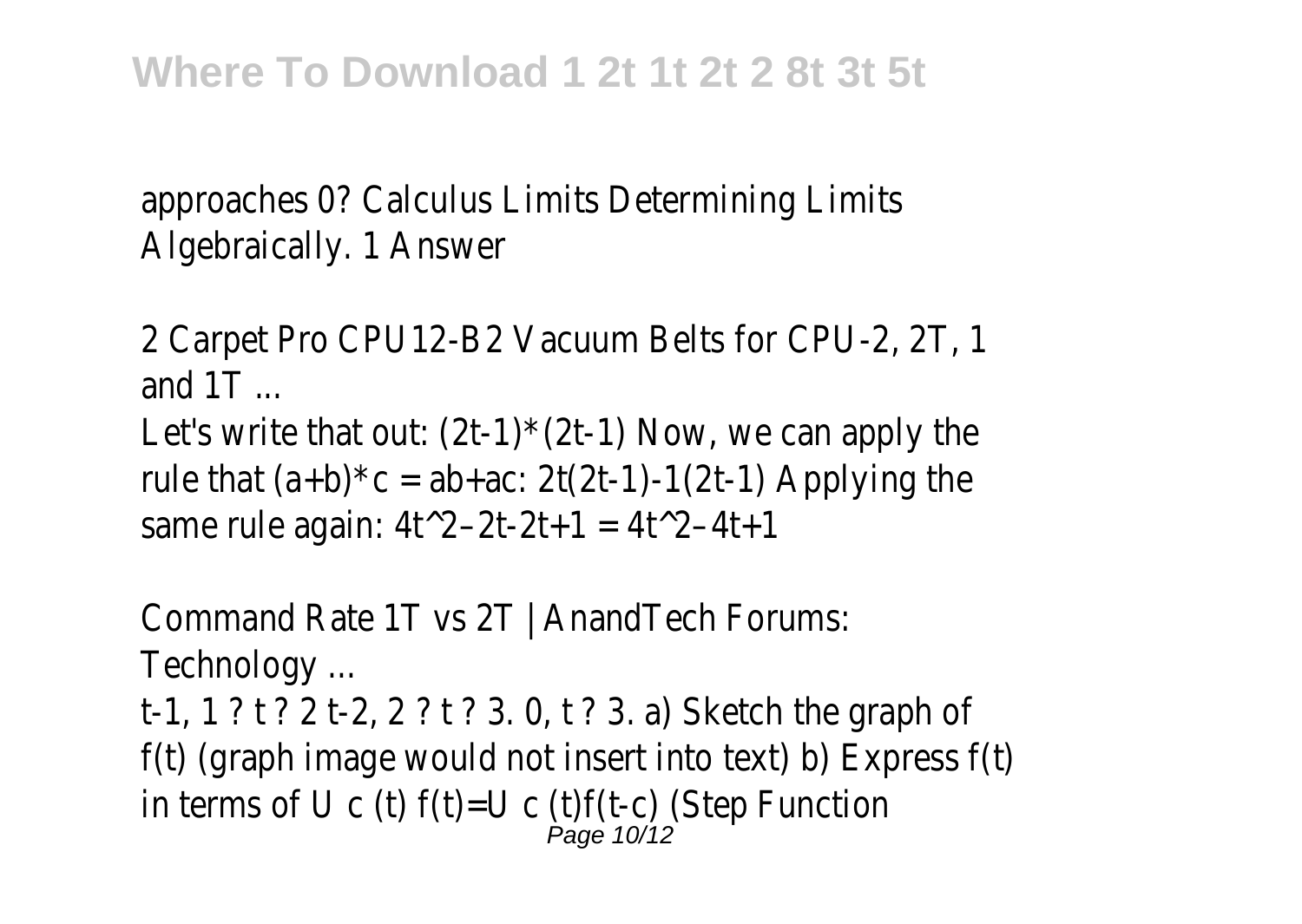Translation Formula)  $f(t) = U \bigcup (t)(t) - U \bigcup (t)(t) + U \bigcup (t)(t-1) - U$ U 2 (t)(t-1) +U 2 (t)(t-2) -U 3 (t)(t-2) + U 3 (t)(0) U 0 (t)= 1

 $(2t-5)(t-1)=2 -$  solution (i) If the credit allowable under section 25 and § 1.25-2T for any taxable year exceeds the applicable tax limit for that year, the excess (the "unused credit") will be a carryover to each of the 3 succeeding taxable years and, subject to the limitations of paragraph (d)(2)(ii), will be added to the credit allowable by section 25 and § 1 ...

1 2t 1t 2t 2 Simple and best practice solution for (2t-5)(t-1)=2 Page 11/12